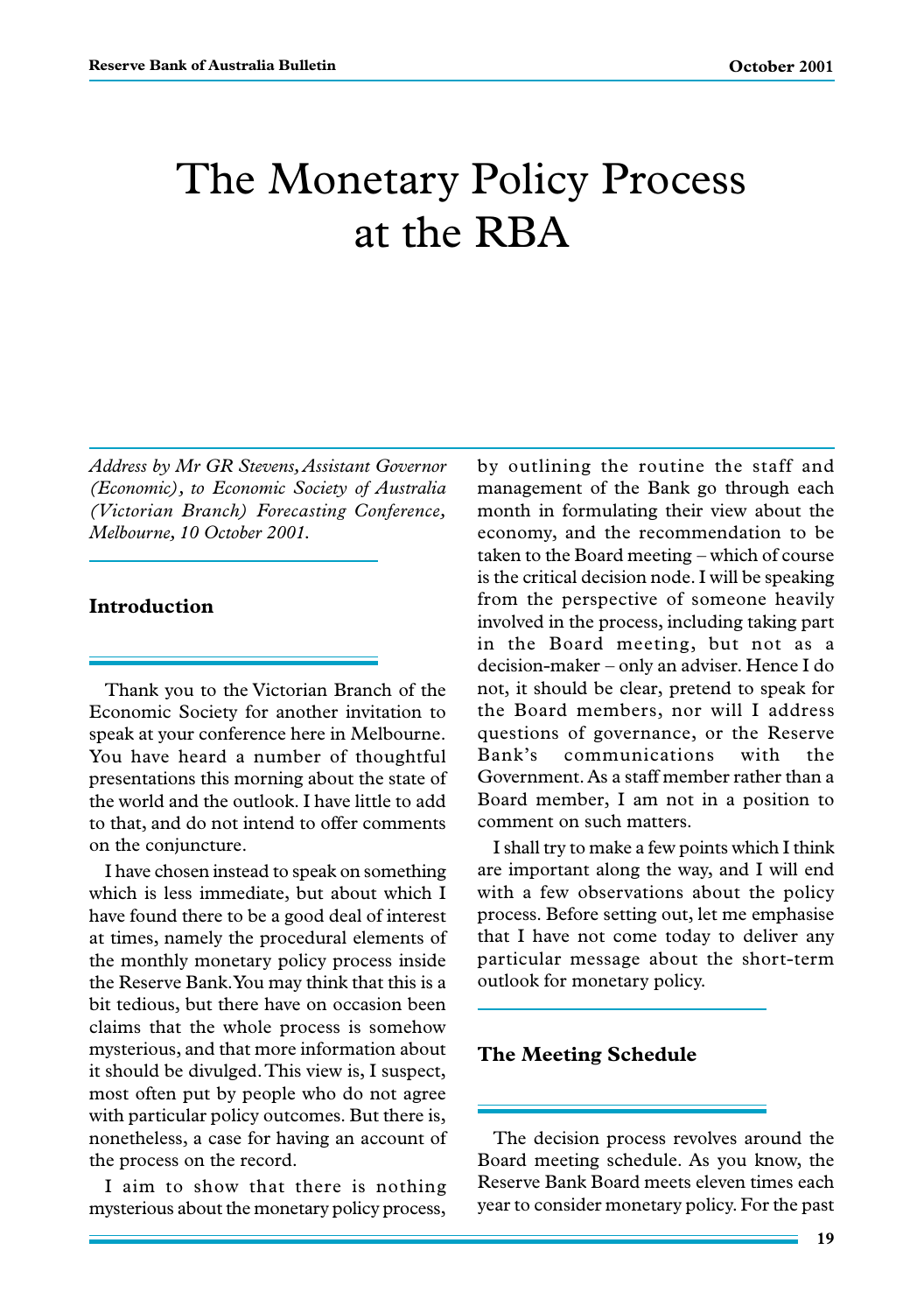twenty years, the meetings have been held on the first Tuesday of each month, except in January. Of course, meetings can be convened at any time, if needed, and the Board can be contacted by phone in the event of some urgent matter. Such events are rare, though they have occurred occasionally in the past. It has come to be regarded as a good thing, however, that policy decisions are, in normal circumstances, taken at meetings with a known schedule. Such a schedule for decision-making meetings, as well as for regular documents (such as the quarterly *Statement on Monetary Policy*) is increasingly the norm internationally. Even some countries that do not have a decision-making board have established a fixed timetable for making and announcing decisions on monetary policy. This is quite efficient, in that it helps financial markets and other observers in allocating their own resources – they know when to pay attention! – and lessens unnecessary speculative activity.

### **Internal Processes**

The monthly schedule naturally provides the rhythm for the staff's efforts. In the case of the Economic Group, the process begins about two weeks or so before the Board meeting date (that is, not long after the previous meeting has finished). Relevant desk staff who monitor the data flow begin the preparation of comprehensive documents giving details of all the relevant information. This documentation ultimately forms part of the detailed briefing paper on the economy presented to the Board, and is updated continually as the information comes in (some of the key data, like the CPI, typically come in quite late in the process).

At the same time as the documents are in preparation, there is a sequence of meetings. Around twelve days prior to the Board meeting, we in the Economic Group hold a staff meeting to focus on the available

economic information. We review data on the rest of the world, domestic economic activity, prices, wages, the labour market, and financial conditions. The full range of economic data is quite extensive: we track over 2 000 data series on the Australian and international economy. Hence the focus has to be on those pieces of information that are most significant and potentially view-changing. We are also exposed to relevant pieces of analytical or research work which can inform our assessment of the economy's development. At this meeting, there is a good deal of questioning about various elements of the figures, and in particular about apparent contradictions or tensions which inevitably arise in the short-run data flow.

Much of the process of data analysis for the purposes of policy advice is, in fact, of the nature of detective work: trying to fit all the pieces together in a way which makes the most sense. Usually, this proceeds by forming a working hypothesis about what is occurring in the economy, then being on the lookout for anomalies, and then hunting down why those anomalies are occurring, which may in turn lead to a revision of the original hypothesis. For example, is a key variable moving the way it should be, given our view of the outlook? If not, can a sensible reason for this be found? If it can't, perhaps our working hypothesis is in need of amendment.

One such question in recent months was: why were imports so weak? Was it because the exchange rate was doing a lot of work to shift demand to domestic production? Was it that much of the impact of the business sector inventory run-down was being reflected in imports? Or was domestic demand in fact much weaker than we thought? Or all three of the above to some extent? Another was whether the large fall in full-time employment in July was consistent with other information about the labour market (it wasn't). Yet another was whether the large fall recorded in business credit in July was a genuine signal or was affected significantly by technical changes in the way the data are compiled and shifts in seasonal patterns driven by changes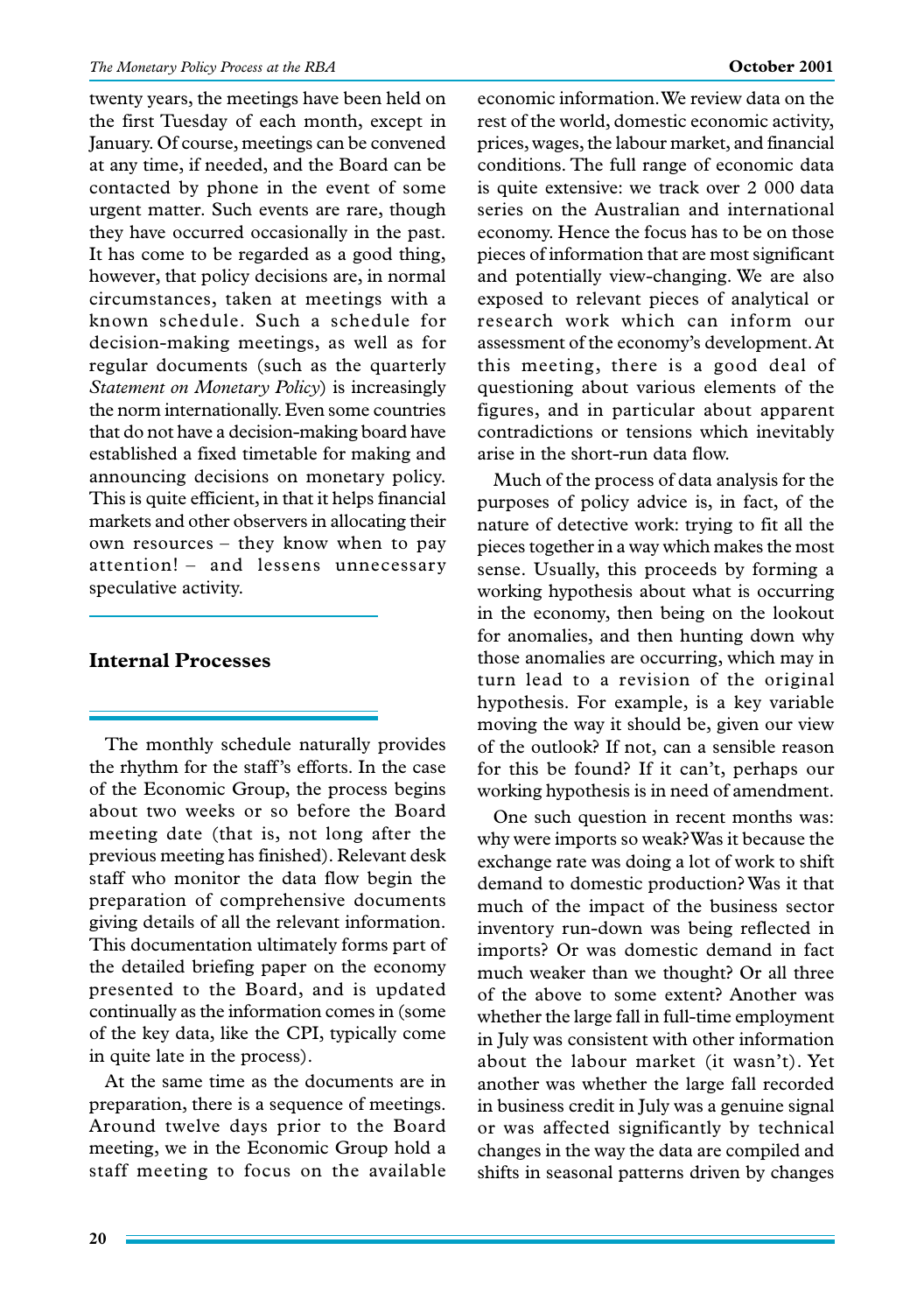to the tax system. In this case, statistical doubts don't seem to be enough to remove the impression that business credit is quite weak.

The analysis is not entirely focused on official statistics. As you know, the Bank has in the past year upgraded its economic liaison capacity, establishing Regional Offices in Melbourne, Perth and Brisbane. We have recently added an economist in Adelaide, who is attached to the Bank's Branch in that city. While we have for many years undertaken regular liaison with major retailers, the Offices have been quite active in developing additional contacts in the business community, state governments, industry groups and academia. Their work is coordinated from Sydney and we make considerable effort to ensure the results are integrated into Head Office's evaluation of the economy. Each month, an economist from one of the Offices has the responsibility of distilling the insights gained from the collective liaison effort into a document, and will travel to Sydney to present the results at the staff meeting. To date, we have been pleased both by the reception our liaison visits have received, and by the insights we have gained into some topical issues on which there are no timely official data to which we can appeal.<sup>1</sup>

In all of this, we are aiming to come to as comprehensive an understanding as we can of the state of the economy and its likely trajectory in the period ahead. We are ultimately seeking an assessment of the likely state of aggregate demand, supply and prices – which, of course, is the key focus for policy under an inflation-targeting framework.

As part of making this assessment, and of forming a view about whether the stance of policy ought to be altered, it is important to have a clear view of exactly what the current stance of monetary policy is, and what effect it is likely to be having on the economy, bearing in mind the widely-acknowledged lags. To gauge this we start by doing relatively simple things, like looking at the level of interest rates – in nominal and real terms – compared with history, examining the pattern and strength of credit growth, the state of asset markets, the level of the exchange rate and so on. In all this, we make allowance as best we can for the state of the business cycle, and for structural changes which may be affecting the course of these variables. We place a good deal of weight on the range of financial variables in the economy – monetary policy works, after all, by changing financial prices.

I would make one other observation that I think is important here, and that is that we believe it is very important to keep in mind the *level* of interest rates, not just their *changes*. Many commentators, of course, do the reverse – they focus heavily on the changes in rates. This is understandable in that a change in monetary policy is much more interesting news to report than no change. And, naturally, the way in which a particular movement (or non-movement) will be received by markets, the business community and the general public is an important tactical consideration for the policy-makers. But while the changes in rates make the news, it is surely the level which does most of the work on the economy.

Consideration of the current stance of policy can be supplemented by two other pieces of analysis. The first is the output of a suite of Taylor rule-type calculations. As I am sure you know, Taylor rules are a simple formula which give a benchmark for the real short-term interest rate, conditional on the latest information about output relative to estimated potential output and inflation relative to the target rate (and conditional on an assumption of a so-called 'neutral' real interest rate). Staff research over the years has identified a couple of Taylor rule formulations which we think are worth checking periodically. We also compile and monitor monetary conditions indexes – which combine interest rates and exchange rates – though we have significant

<sup>1.</sup> Since they commenced operations in February, staff from the Offices and from the Regional and Industry Analysis Section in Sydney have made several hundred contacts or visits around the country. The vast bulk of those we approached have been very receptive, and I would like to acknowledge their willingness to devote time to answering our questions.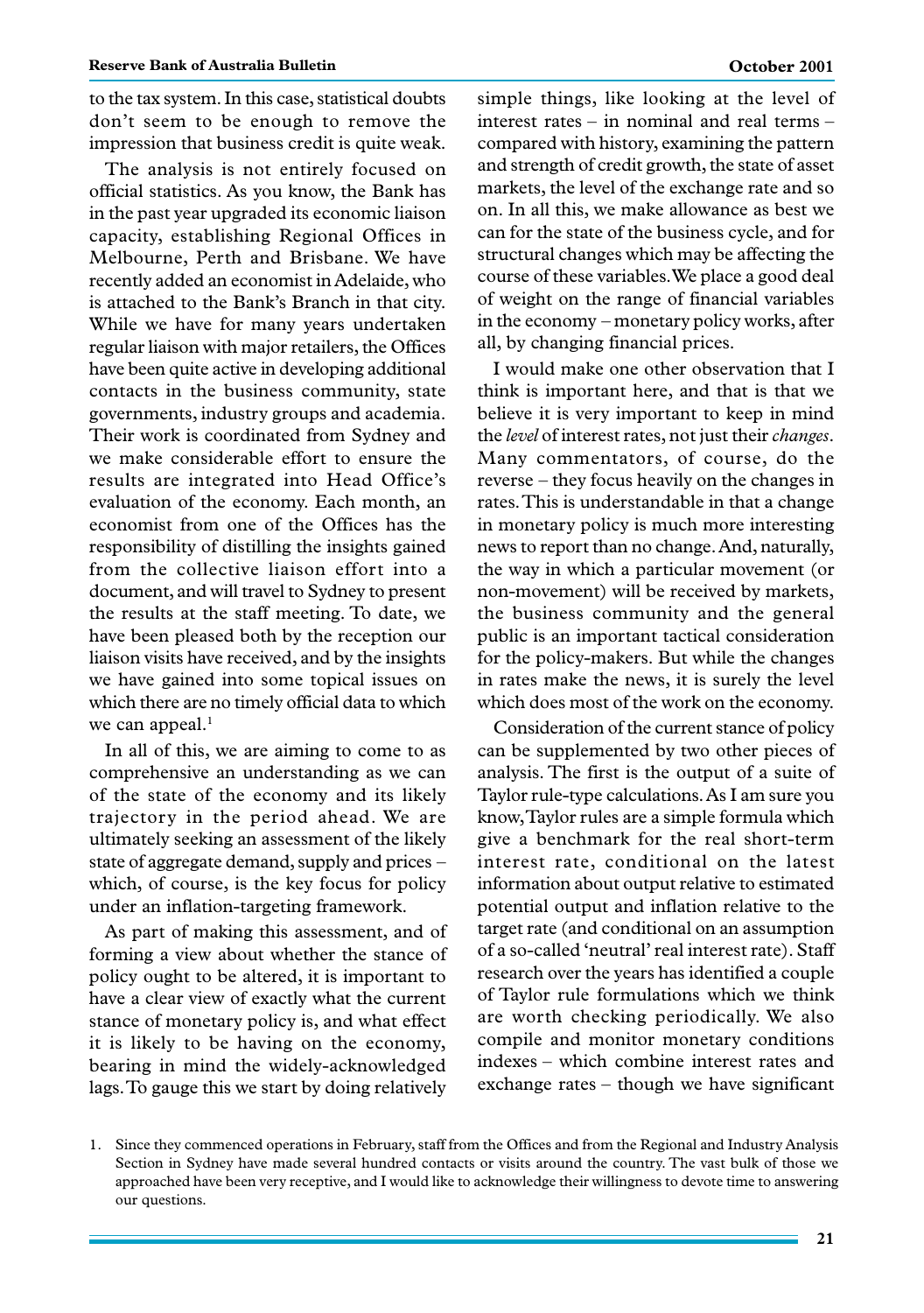reservations about the use of these indexes in more formal ways.<sup>2</sup>

The second additional piece of analysis is a simulation exercise using a small macro-econometric model of the economy developed by Economic Research Department. This model can be used as a forecasting tool (as an input to, or cross-check of, the central staff forecasts which are predominantly judgemental – and much more detailed – in nature). It can also be used in 'optimal policy mode'. That is, given the current state of the economy, and given the objectives for policy (the inflation target and a preference for avoiding undue instability in real GDP), the model can be asked: what is the path for interest rates over the relevant horizon which will minimise the variance of the objective variables around their targets?

Now I do not want to leave you with the impression that the staff unquestioningly accept these results and rush breathlessly off to the Governor to suggest interest rates immediately be adjusted in accordance with them. Such technical work is undertaken with a view to informing our judgement, rather than as a substitute for it. The model results can some times be sufficiently counter-intuitive (at least to me) that we spend a lot of time questioning how they came about, which usually means examining properties of the models which produce the results. But that process can be quite illuminating, in that it prompts us to confront the implications of assumptions we make, either in a formal model or in our heads, about the way the world works.<sup>3</sup>

Nor do I wish to leave the impression that there is a single model of the economy which commands complete support, in every detail, from everyone in the Reserve Bank. That has never been, and will never be, so. I personally think we should be unashamedly eclectic in our use of models. Recognising that there is more than one way to think about things, comparing the results from those different approaches, and thinking about why they occur, is vastly preferable to being tied too tightly to a single model or view of the world. We have, in fact, examined a range of model approaches over the years, and routinely use more than one piece of modelling to inform key forecasts, including in particular for inflation. Incidentally, before the clamour for more detail of the nature of these models grows too loud, I should state that the models, and the Taylor rule research we have carried out, have all been in the public domain for some time.<sup>4</sup>

While all this is occurring in the Economic area, our colleagues in the Financial Markets Group have had a parallel process going on, with a particular focus on assessing developments in international and local financial markets. Once the two areas have had a chance to form preliminary views, the senior management of the two Groups meet to compare notes. This is important for ensuring that for the Bank as a whole, our reading of the economy and the policy options has integrated financial developments with the 'real' side data as far as possible, and that the policy options worked up have taken proper

- 2. See 'Pitfalls in the Use of Monetary Conditions Indexes', available at <http://www.rba.gov.au/Speeches/1998/ index.html>.
- 3. In my view, there is an additional advantage to regular use of models of this kind, namely that it keeps the modellers in tune with what is going on in the actual data, and forces them to explain regularly to an expert audience the output of the model, the rationale for the various adjustments they habitually make to that output, and the changes they occasionally make to the model's structure or estimation procedure (which sometimes make for significant differences to the model's predictions).
- 4. The most current version of the small macro model is in Beechey M, N Bharucha, A Cagliarini, D Gruen and C Thompson (2000), 'A Small Model of the Australian Macroeconomy', Reserve Bank of Australia Research Discussion Paper No 2000-05. Work on Taylor rules of various kinds is found in de Brouwer G and J O'Reagan (1997), 'Evaluating Simple Monetary-policy Rules for Australia' in P Lowe (ed), *Monetary Policy and Inflation Targeting*, Proceedings of a Conference, Reserve Bank of Australia, Sydney, pp 244-276. An alternative modelling approach is Brischetto A and G Voss (1999), 'A Structural Vector Autoregression Model of Monetary Policy in Australia', Reserve Bank of Australia Research Discussion Paper No 1999-11.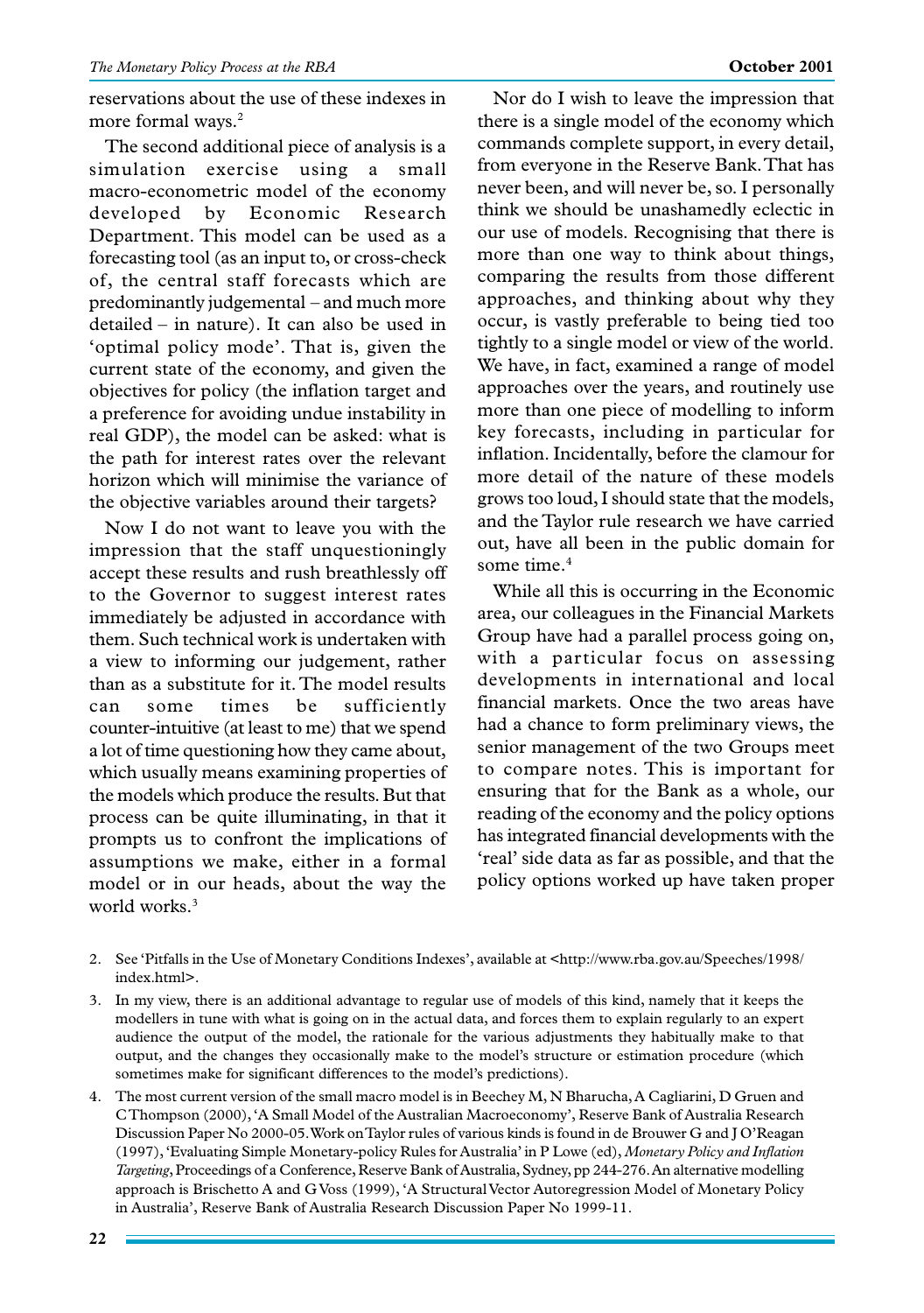account of financial market dynamics and expectations.

# **Board Materials**

At this point, it is useful to say something about the documents for the Board meeting. Economic Group prepares a paper called 'The Economy and Monetary Policy', which summarises our analysis of economic conditions, provides a summary of the outlook and sets out the policy issues we believe the Board should have in mind for the forthcoming meeting. The paper has a four to five page overview essay prepared by the senior management. It also has detailed supporting documentation including tables, charts, and forecasts etc as attachments, prepared by the staff. A companion paper from the Financial Markets Group containing a comprehensive treatment of developments in financial markets is also prepared. About a week prior to the Board meeting, draft versions of these papers are circulated to a Policy Discussion Group (PDG), made up of the most senior management of the Bank, and the Governor and Deputy Governor.

The Governor then convenes a meeting of that Group to discuss the policy situation and the draft papers. The discussion is fairly broad ranging, and benefits from the fact that a number of senior colleagues attend who are familiar with the broad issues associated with monetary policy, but whose every-day job is to think about other things. These people bring a fresh perspective to the issues and offer quite substantive comments on the drafting of the papers, and the recommendations contained therein. This process helps to tighten up our thinking.

Following the PDG meeting, the papers are finalised and sent out to Board members ahead of the weekend, so that they have time to peruse them prior to the Board meeting on the Tuesday of the following week.

In our system, the final decision on what we will recommend to the Board is taken by the Governor, having heard the views expressed by the staff. On occasions where he feels the answer is sufficiently clear ahead of the Board meeting, the papers will contain a clear policy recommendation. On other occasions, where things are more finely balanced, the papers might set out the issues but leave the policy recommendation open, with a firm recommendation presented at the Board meeting itself.

#### **The Board Meeting**

The RBA Board is charged with making decisions on monetary policy, subject to the legislation governing the Bank. Hence the decision process involves a recommendation to the Board, which they consider at their meeting.

The Board meeting occurs during the Tuesday morning, and usually concludes by lunchtime. Supplementing the written material, the Board receives quite extensive presentations on the economy and on the financial markets. At this point, I have to reiterate that my involvement at the meeting is in the capacity of a staff member. Obviously, I cannot and do not pretend to speak for the Board members on the details of the meeting's conduct, or on what they might make of the material we give them. But I can say that they can (and do) ask a great many questions, offer their own interpretation of events and, of course, bring perspective from their own regular activities. They also bring from their experience an instinctive grasp of the problem of decision-making under uncertainty, which is at the heart of monetary policy making.

After the presentations are made and questions addressed, the Governor will invite a discussion of the recommendation, and whether or not members support it. Once a decision has been reached, we go from there. On occasions where the decision is to change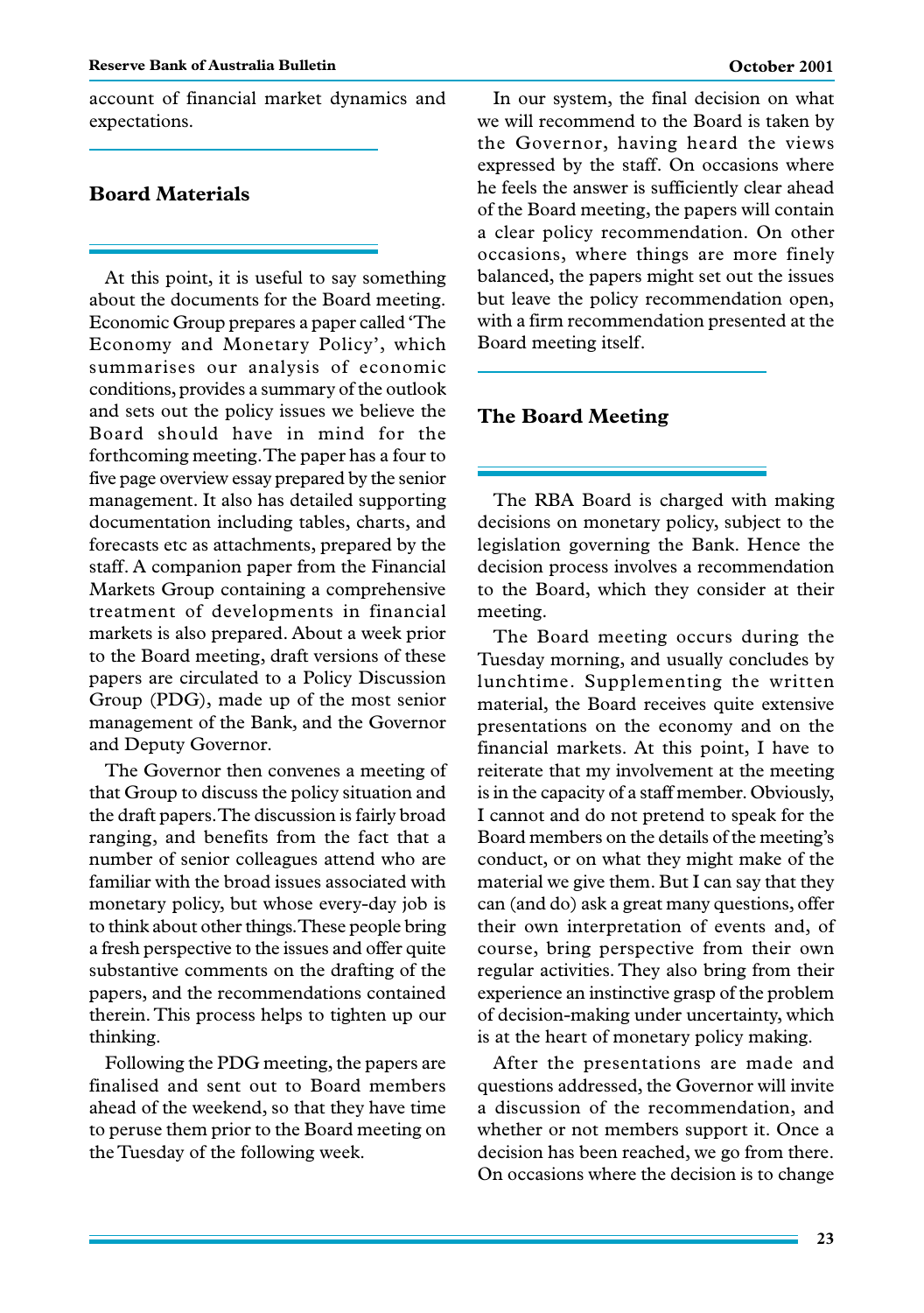interest rates, we spend much of the Tuesday afternoon working on the statement which will announce the change the following morning. Apart from the process of writing up the minutes, this completes the policy round.

## **Reflections on the Process**

All of this is, I hope, roughly what you would expect would happen. The purpose of recounting it all is to show that there is no mystery in this process. The staff of the Bank evaluate the data, the management help the Governor form a judgement, and he puts a recommendation to the Board. The Board consider that, make their decision and then the Bank implements that decision, explaining it as necessary.

Do we have a secret set of information, unavailable to other people, on which the Board are invited to base their decision? No, we don't. Virtually all of the statistical information processed by the staff of the bank is public. There is very little data we have that you don't have, apart from knowing the shape of those data we are responsible for compiling (such as the financial aggregates) before they are published. The liaison information is, by its nature, given by individual firms and organisations in confidence and hence cannot normally be made public, but I think most people would accept that restriction.

So the decision process does not rely on a superior information set to that which the market possesses. Indeed, it seems to me that, ideally, financial markets and other interested parties would understand our policy framework sufficiently well that, most of the time, the flow of data would be the main thing which shifts expectations about future policy moves. There will always be, of course, room for differences of opinion about the importance of a particular piece of information, and the markets will not always be able to pick the exact interpretation the decision-makers will place on it. Hence there will be some surprises. Nonetheless, given a good understanding of the framework, which I think now exists, there should normally be a reasonable degree of predictability of the general course of action the Bank will take over time, even if not necessarily month by month.

This is helped, we trust, by the efforts made over the years to explain our evaluation of the full range of economic and financial data. The *Statements on Monetary Policy*, appearing four times each year, and now on a schedule known in advance, have become increasingly bulky over time as we have tried to make our analytical coverage of the economy and financial markets more comprehensive. They are probably too big to read at one sitting for most people, but the main messages are well flagged and the detail, we hope, repays careful reading by interested observers.

It is also worth noting that the compilation of these *Statements* every third month coincides with the build-up to that month's Board meeting. The same (scarce) people work on that document as on the material for the Board. Hence, it will hardly surprise you to learn that the analytical and descriptive material in the *Statement* bears a rather strong resemblance to that in the Board papers. In other words, the analysis available to the Board that month is, for the most part, in the public domain within days of the meeting (the pattern we have evolved towards is for the *Statement* to be released the Monday following the Board meeting). Since the themes in the economy tend to evolve gradually most of the time, moreover, the analysis is usually not that different to what was said to the Board in the preceding month or two. The material in the *Statement* on the policy considerations behind recent decisions is also very similar, as you would expect, to the arguments put in the Board papers.

I would add that the policy process does not rely as heavily as some believe on specific forecasts. This is a point I have made before but bears repeating. In policy-making, we have to be forward looking. So there has to be a forecast as a benchmark for thinking about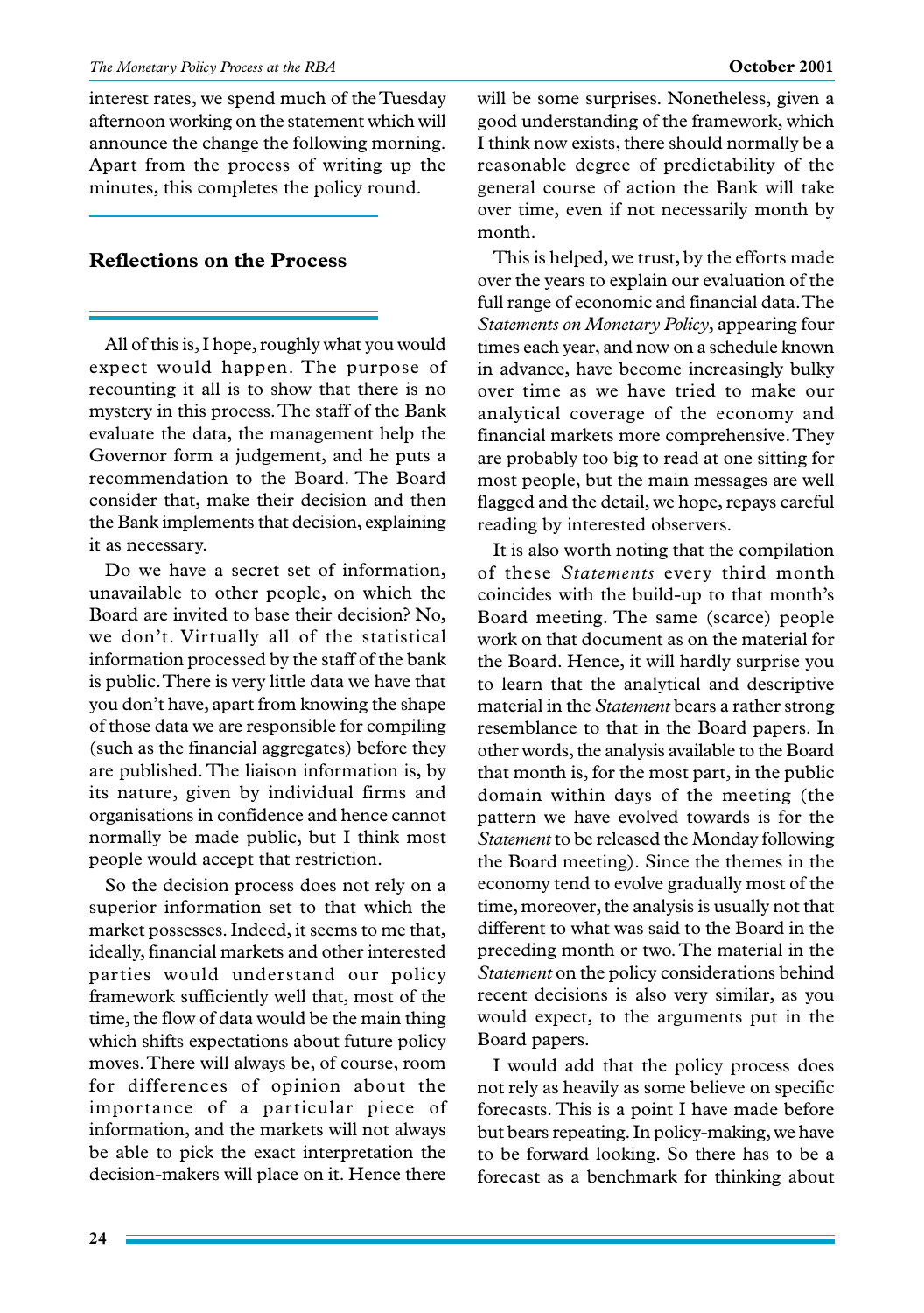the future. But it would be a mistake to focus only on the point forecast; it makes much more sense to think of the central forecast as simply the modal point on the distribution of the possible outcomes, with a sequence of progressively less likely outcomes on either side. Nor is that distribution necessarily symmetric – it may be skewed one way or the other.

A useful forecast, then, is one which contains not just a single number, but also some sense of the balance of risks: is it more likely, for example, that inflation will be above the central forecast than below it? The policy implications of such a distribution of risks might be quite different to those of the same central forecast but with the distribution of risks skewed in the other direction. This is why some central banks have presented their forecasts in terms of so-called fan charts, which are an attempt to quantify both the degree of (im)precision in the forecast and the extent of skewness in the distribution of possible outcomes. We do not use fan charts *per se*, but we do try to consider alternative scenarios to the central forecast. We attempt to use the results of that process to articulate some sense of the balance of risks – both on the inflation outlook and on growth prospects – in the published statements.

This is very important because it is to that balance of risks that policy-makers will want, quite properly, to respond. The future is, by definition, uncertain and so policy is never a matter of simply making a point forecast and solving for the 'correct' interest rate that goes with that forecast. It is also about thinking through what might go wrong with the forecast, and formulating some notion of what response is appropriate in the event that things do go off track, or even to the *risk* of such an event.

The fact that policy-makers seek to respond to *risks*, as opposed to waiting for problems to build up before responding, is what makes for a degree of controversy on some occasions. If the economy is already in recession, or if inflation is already high and rising, and policy has not yet made any response, almost everyone will agree that something should be done – in fact, they will agree that something should already have been done. But there is a lot more room for disagreement over what should be done when policy is seeking to head off possible problems in advance, because on these occasions the evidence for a problem is almost certainly far from conclusive. Such evidence may never emerge clearly if a pro-active policy is successful in heading off the problem. And, of course, policy-makers seeking to be pre-emptive do run some risk of responding to perceived problems which do not, in the end, eventuate.

But in all these cases, the policy-maker will be seeking an answer to the question: which mistake, of those I could possibly make, would I be likely to regret most? The policy-maker is then likely to try to make reasonably sure that that particular mistake is not being made, perhaps at some risk of making another but, less costly, mistake. This question is likely to be most important near business-cycle turning points, when interest rates are already a fair way from their normal level, and when holding on to an unusually high or low setting for too long is likely to have more significant consequences than other errors which might be made. It is also likely to be important when a large shock comes along, with the potential to fundamentally change the whole outlook.

Another way of putting this, in slightly more technical language, is that policy-making involves consideration both of the shape of the distribution of forecast outcomes, and of the 'loss function' which the policy-maker is carrying around in his or her head. I believe this is what Dr Greenspan had in mind when he said the following:

> The center of the forecast distribution, of necessity, is still important to our deliberations but, more than many people realize, policymaking is to a substantial extent focused on the potential deviations from the central forecast and the costs should those outcomes prevail. In short, our policy behavior is the result of examining the implications of the interaction of probability distributions and loss functions. We do not engage in the formal